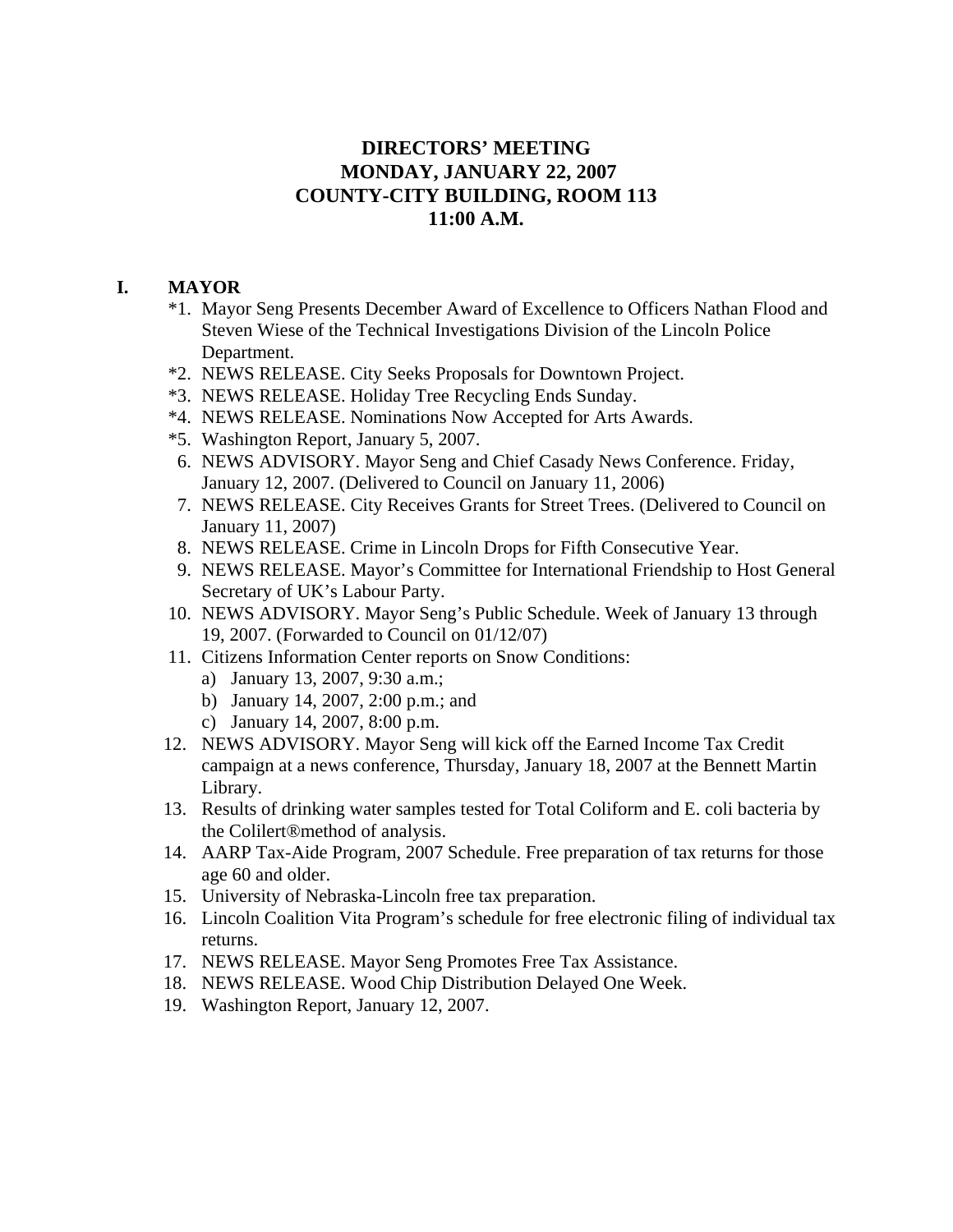# **II. DIRECTORS**

# **COUNTY COMMISSIONERS**

 1. Letter from Bob Workman, Chair, Lancaster County Commissioners, re: City Special Permit No. 06062, Soil Mining-Extraction. North 56<sup>th</sup> and Waverly Road

# **FINANCE/BUDGET**

- \*1. Fiscal Year 2005-2006 Operating Budget Report.
- 2. Monthly City Cash Report.

## **PLANNING COMMISSION**

- \*1. Hearing on Wednesday, January 31, 2007 to Consider Amendments to Bylaws and to the City and County Zoning and Subdivision Regulations.
- 2. Action by Planning Commission, January 17, 2007.

# **PLANNING COMMISSION FINAL ACTION**

- \*1. Waiver No. 06010. Gushard and Omel Addition Final Plat South 56th and Rokeby Road. Resolution No. PC-01034.
- \*2. Special Permit No. 06070. Apple Hill Community Unit Plan. South 48<sup>th</sup> Street and Apple Hill Lane. Resolution No. PC-01033.
- \*3. Special Permit No. 1989A. Lighting Plan. Sid Dillon Auto, South 27<sup>th</sup> Street and Kendra Lane. Resolution No. PC-01035.

# **III. CITY CLERK**

# **IV. COUNCIL REQUESTS/CORRESPONDENCE**

# **JON CAMP**

- \*1. Email from Eric Mitchell listing concerns.
- 2. Email from Attorney Bob Creager regarding HyVee development agreement.

### **ROBIN ESCHLIMAN**

1. Letter from Elaine Schramm re: New business suggestion.

# **ANNETTE McROY**

\*1. Request to Public Works & Utilities Department-Traffic Division - RE: Parking in the Centrum (RFI#176 - 01/05/07) **- SEE RESPONSE FROM KENNETH D. SMITH, PUBLIC WORKS & UTILITIES. RECEIVED ON MCROY RFI#176 - 01/12/07.**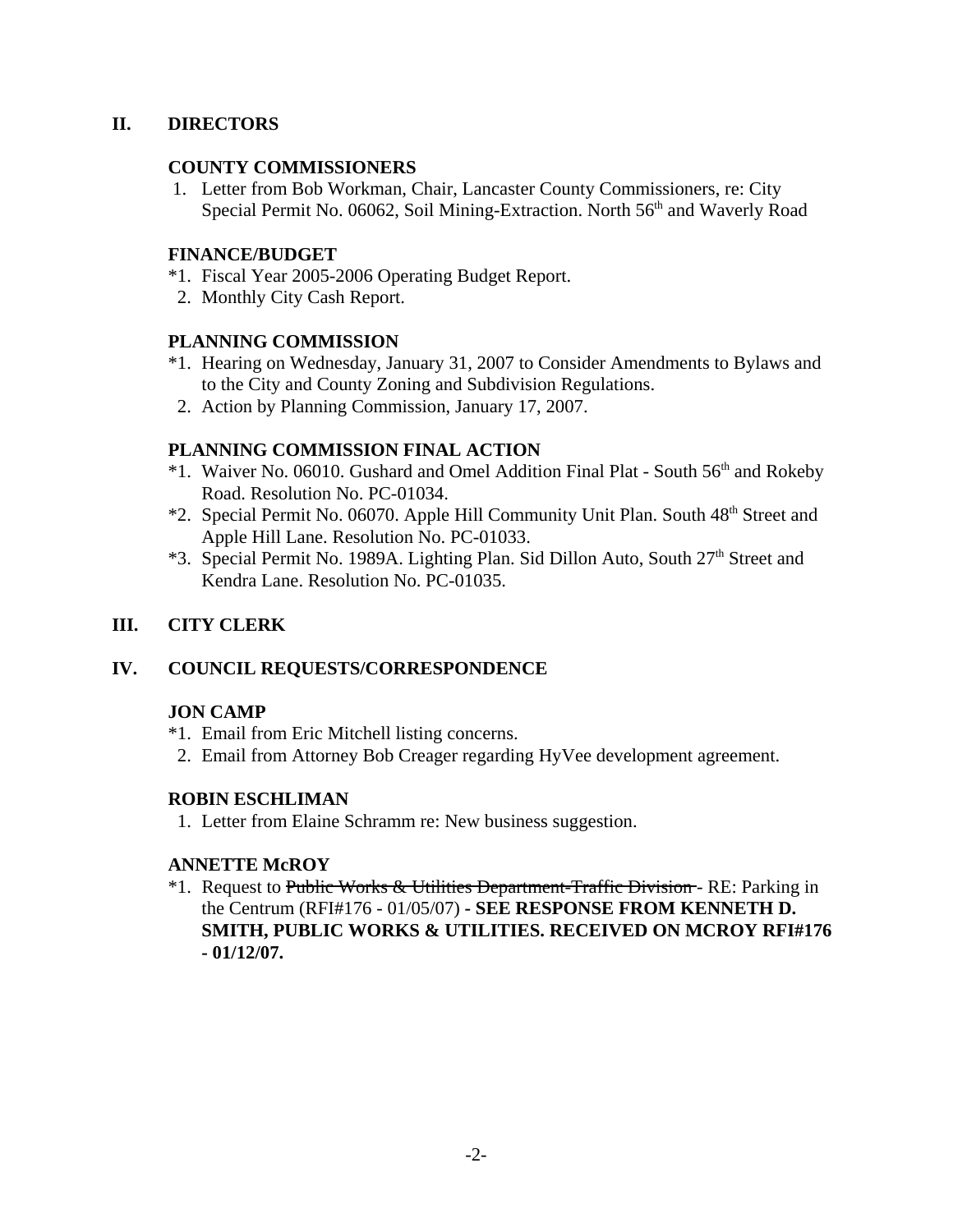## **ANNETTE McROY/PATTE NEWMAN**

- <sup>\*</sup>1. Request to Scott Holmes & Bruce Dart, Health Department /Dale Stertz & Mike Merwick, Building & Safety Department/Tonya Skinner & Dana Roper, City Law Department - RE: Bar owners, outdoor smoking areas (McRoyRFI#175 & NewmanRFI#41 - 12/18/06). — **1.) SEE RESPONSE FROM SCOTT HOLMES, HEALTH DEPARTMENT RECEIVED ON McRoyRFI#175 & NewmanRFI#41 - 01/11/07.**
- \*2. Request to Darl Naumann, Mayor's Office/Karl Fredrickson, Public Works & Utilities Director/Nicole Fleck-Tooze, Public Works-Watershed Management - RE: 50<sup>th</sup> Street corridor costs (NewmanRFI#42 & McRoyRFI#177 - 01/10/07)

### **PATTE NEWMAN**

- \*1. Response of John McQuinn to email from Jacob Hamilton regarding unlawful possession of firearms.
- \*2. Memorandum from Police Chief Tom Casady regarding 2006 Crime Statistics.
- 3. Letter from Charles P. Brown regarding Alcohol in Parks. Received 01/12/07.
- 4. Letter from Charles P. Brown regarding Alcohol in Parks. Received 01/16/07.

# **V. MISCELLANEOUS**

- \*1. Email from Robert Heese re: Radon levels in Lincoln.
- \*2. Letter from Kirkham Michael Consulting Engineers, Rick Haden, Traffic Engineer Manager, to Danny Walker with attached letter from Danny Walker to Kirkham Michael Consulting Engineers re: Lincoln BNSF Quiet Zone Study. The Wayside Horn Test on January 4, 2007.
- \*3. Email regarding removing holiday decorations within a certain time frame.
- \*4. Email from Sharon Smith re:  $50<sup>th</sup>$  Street opening.
- \*5. Email from David Oenbring re: Opposition to City funds spent on HyVee Store at 52<sup>nd</sup> and "O" Streets.
- \*6. Written and Web comments faxed in from constituent.

# **MISCELLANEOUS RECEIVED WEEK OF JANUARY 22, 2007**

- 1. Email from Paul Haith re: Lincoln Bid Proposal 06-347. Emergency Medical Billing.
- 2. Email from Terry Bundy, Lincoln Electric Service re: Ice Storm Update.
- 3. Email from Robert Heese, reply from Scott Holmes, Environmental Public Health**,** and Mr. Heese's reply to Scott Holmes.
- 4. Letter from Steve Sieck re: Suggestion to relocate the Starship Theater.

# **VI. ADJOURNMENT**

# **\* HELD OVER FROM JANUARY 15, 2007**

**W:\FILES\CITYCOUN\WP\DA012207.wpd**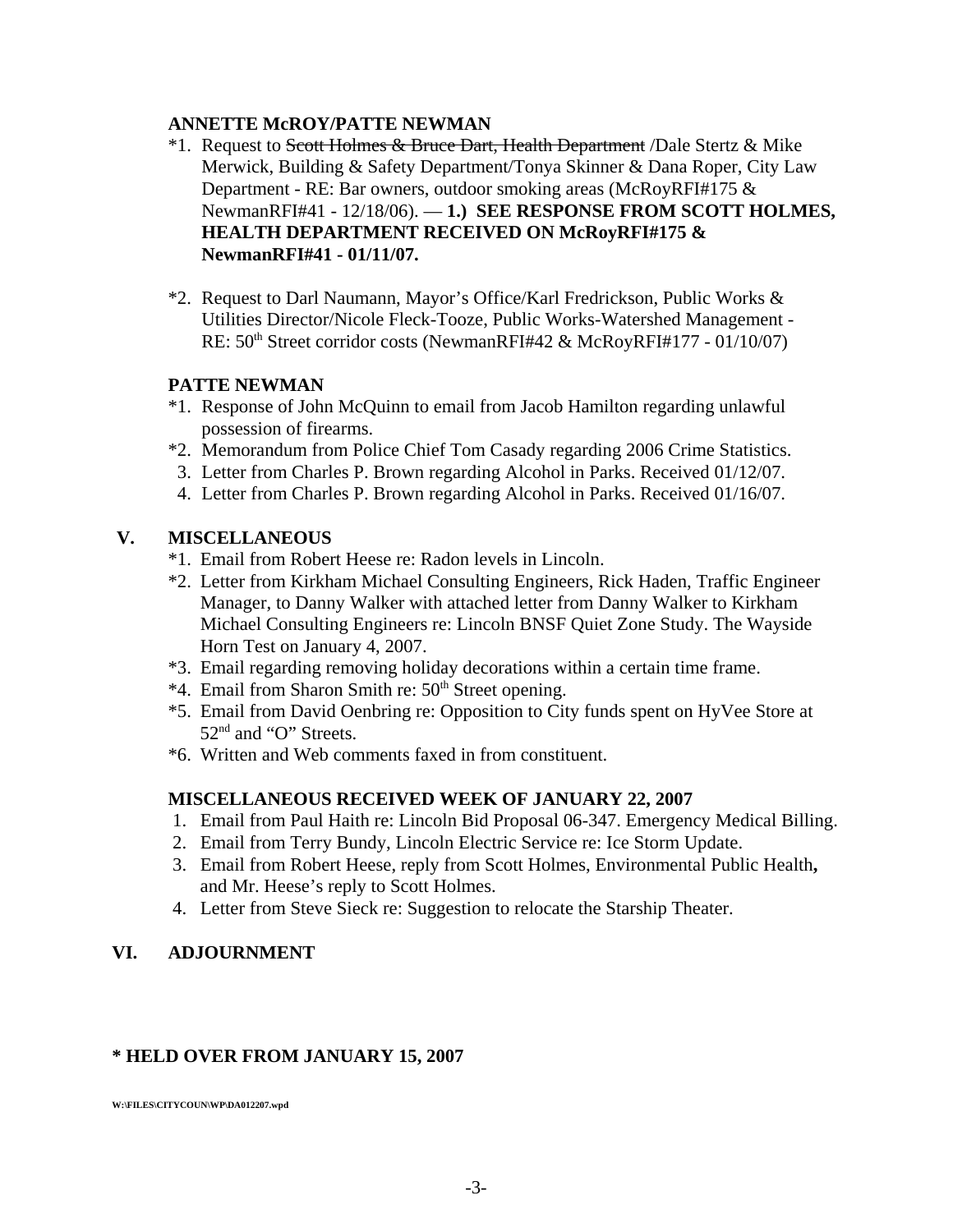## **DIRECTORS' MEETING MINUTES MONDAY, JANUARY 22, 2007 COUNTY/CITY BUILDING CONFERENCE ROOM 113**

**Council Members Present:** Patte Newman, Chair**;** Dan Marvin, Vice-Chair; Ken Svoboda, Annette McRoy, Robin Eschliman, Jon Camp, Jonathan Cook

**Others Present:** Mayor Coleen Seng, Ann Harrell, Darl Naumann, Mayor's Office; City Clerk Joan Ross; Dana Roper, City Attorney; Directors and Department Heads; Tammy Grammer, City Council Staff; Deena Winter, Lincoln Journal Star Representative, and Coby Mach, LIBA

Location Announcement of the Nebraska Open Meetings Act: A Copy of the Nebraska Open Meetings Act is Located on the Wall at the Rear of this Room.

#### **I. MAYOR -**

Mayor Coleen Seng reminded Council that she will be out of town tomorrow afternoon and will not be back until Saturday evening. I will be attending the United States Conference of Mayors in Washington D.C.

Mayor Seng stated Item 22 on their Agenda today, I asked the Planning Director to appeal this because in our view this applicant has not properly demonstrated why alternative "Preferred Sites" in the area are not feasible, including locating on any publicly owned sites such as Sawyer Snell Park, located approximately two blocks to the south, and other industrial zoned sites located an appropriate distance from a residential use as defined in our ordinance. The site approved by the Planning Commission is across the street from a residence. The City Council at one point adopted policies governing cell towers locations to minimize the impact that tellers would have on the community and the adjacent neighborhoods. While at the same time furthering development of the enhanced telecommunications services. Marvin Krout (Planning Director) and Lynn Johnson (Parks & Recreation Director) are going to be at the meeting this afternoon to talk to them about this issue and I want you to really listen to what they have to say and to place this application on pending. It should stay on pending until Alltel has made a good faith effort to research the possibility of using the existing power that is nearby and if the new tower does prove to be needed to work with the Parks & Recreation Department to locate the new tower on publicly owned property. *[#22, 07R-7, Special Permit #06065 - Application of Alltel Communications of Nebraska to construct a 118 foot tall monopole wireless facility capable of accommodating up to three carriers in the I-1 Industrial District, on property generally located northwest of the intersection of S. 3rd Street and Garfield Street.]*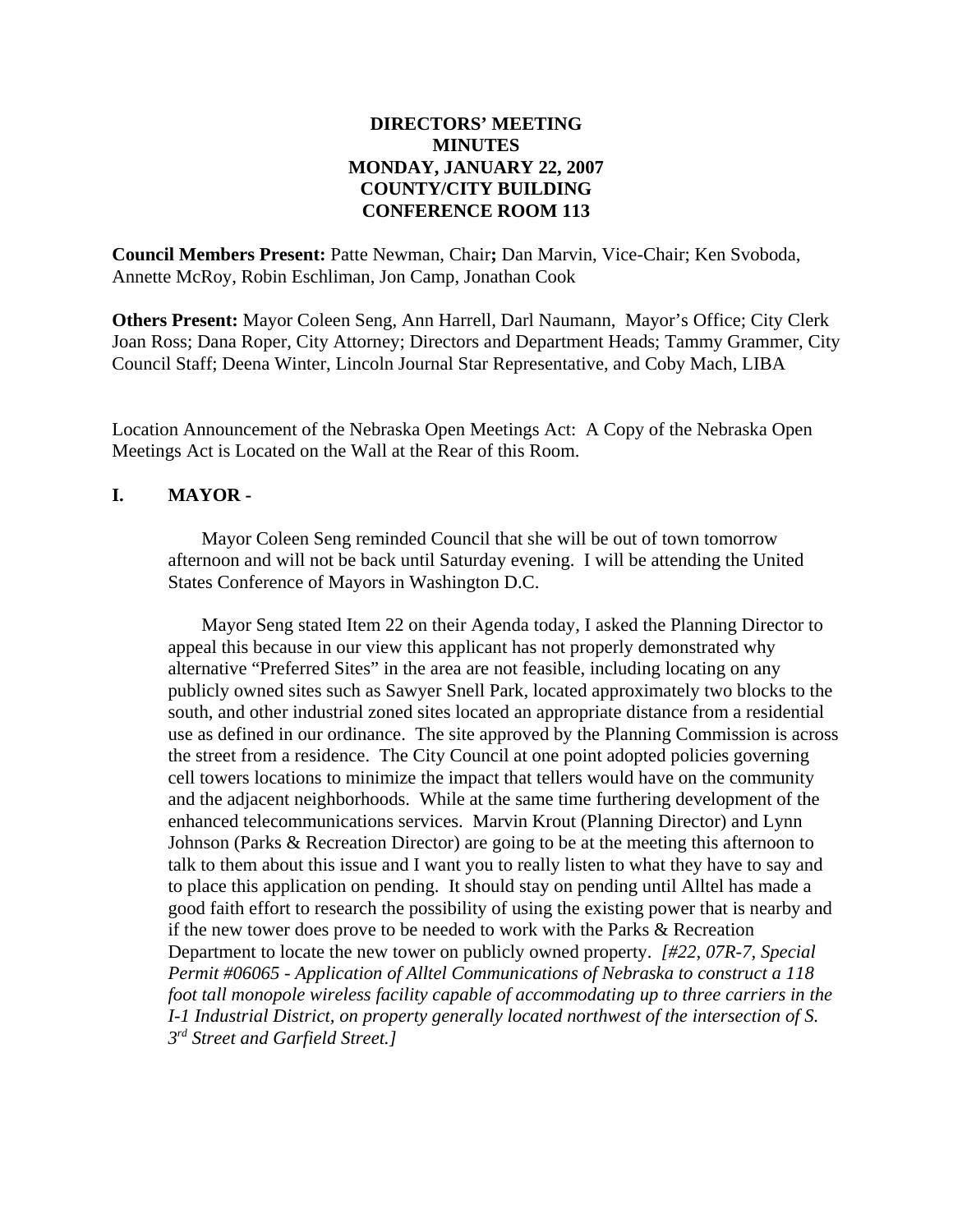Marc Wullschleger (Urban Development Director) stated on the Verizon Wireless project as you know our invitations for redevelopment proposals were due at 4:00 p.m. on Friday. We received one and late Friday evening we contacted Verizon to tell them about the one that we received which was 'MDG Development Group'. They have four offices around the country and this one was received out of Dallas, Texas and Mike Merwick (Building & Safety Director) tells me their permit is ready to pick up so we can break ground immediately and have 800 jobs. Mr. Svoboda asked how many developers or contractors requested the information but only one obviously submitted a proposal? Mr. Wullschleger replied don't know for sure, I know several local ones did and Mike (Merwick) informed me a local engineering firm actually took out the permit, hopefully there will be a lot of local subcontractors.

Mayor Seng noted Don Herz (Finance Director) wants to talk about the Aquila letter that a lot of people received. Don Herz (Finance Director) mentioned the Aquila letter and went over it. *[See Attachment 'A']* 

Karl Fredrickson (Public Works & Utilities Director) stated you probably read about it, we had a fire in the Que Place Parking Garage on Saturday. We have also had some problems in regard to our (inaudible) and stand-pipe system and Fire Chief Wright can give more detail on it. Mr. Fredrickson stated we've had problems at all of our garages, brass hardware and other different metal items missing around the garages-theft as well as with the valves turned by some folks at different times of the day that caused some problems for fire departments. Noting, don't know since the salvage ordinance was passed whether that slowed it down. So, we are investigating what to do and what happened and then what should we do to minimize or eliminate it.

Fire Chief Dan Wright stated he will be working with Karl (Fredrickson) on it. Currently what happened as Karl (Fredrickson) had indicated the garage's stand-pipe system which routes water from a connection on the sidewalk level and pumps it to different floors wasn't working. All the valves were turned on and the caps were missing out of one of the risers in the southwest corner which caused a lot of problems and then also prevented us from being able to give water to the floor the cars were on fire. A couple of other problems created for us was that we had a hydrant in the area that we could not get open and so we had to work with Karl (Fredrickson) to fix it. Mr. Marvin commented what ever you learn will you share with the private garages too. Fire Chief Wright replied we will put a letter together.

Police Chief Casady reported he's had three employees retire in the past few months, Allen Soukup, Duane Bullock, and Gary Engel all of whom have more than 35 years of service. These are members of my senior management staff and when that happens you have kind of a domino effect of promotions and transfers. Captain Brian Jackson is now in charge of our Narcotics Unit; Captain Jon Sundermeier has been moved from the Northwest Team to head Criminal Investigations; Captain Genelle Moore has been moved from Duty Command to command the Northwest Team; and Sergeant Anthony Butler has been promoted to ranking Captain. So, some new faces, new names, and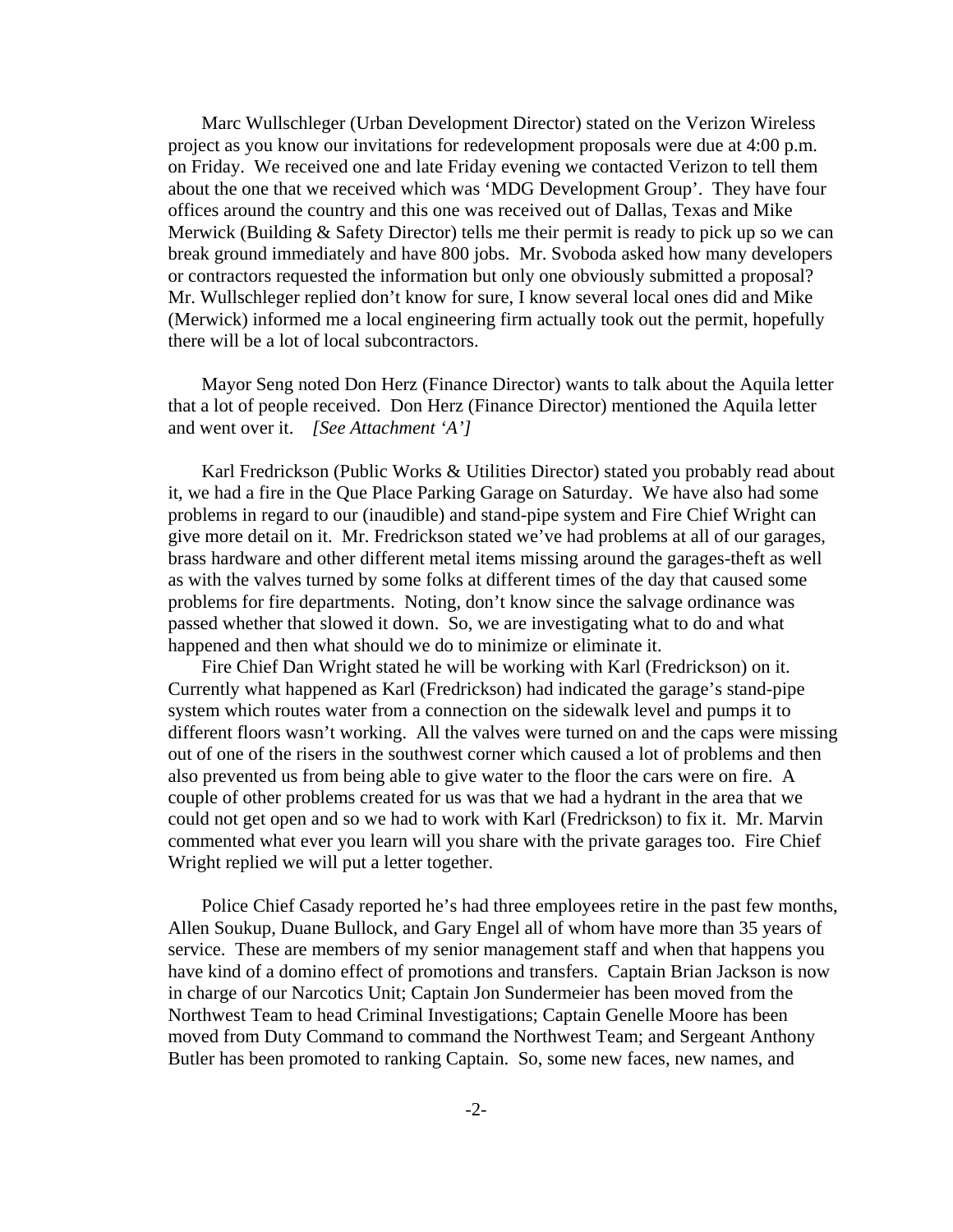everything should be current and accurate on the website. Ms. Newman commented I just want to say Captain Bullock was absolutely wonderful. I worked with him at the Health Department eight or ten years ago when we had to do a drug and alcohol visioning process. He was the one person sitting in the room and no one had ever heard of methamphetamine and he said you have to keep your eye on this it is going to be a problem and he was absolutely correct, so I think this community will definitely miss him. Chief Casady commented yes very difficult person to replace and someone who you just can't say enough about what he has done for this community and it's all been in the shadows.

Darl Naumann stated Item 23 on their Agenda today is the amendment to the redevelopment agreement with Hy-Vee which will allow this City to build  $50<sup>th</sup>$  Street. Originally in the redevelopment agreement it was proposed that we would do this during the assessment district and we were unsuccessful in getting the petition signatures and brought this to your attention. This is for Council to really make a decision on today, Kent Seacrest representing Hy-Vee, Dennis Ausenhus from Hy-Vee and I will be at the meeting today. Mr. Svoboda commented he had a conversation with the attorney for a number of the land owners to the west of  $50<sup>th</sup>$  Street over the weekend. If you remember at the public hearing I asked the question would any of the property owners be willing to pay what would be recognized as the more normal cost for abutting properties. The attorney said they have never been asked that question and it sounds like as of last Friday afternoon they still had not been asked that question and it's my understanding at least through him that he said my clients would recognize more normal cost. I'm just curious if that's something that we can explore so that we might be able to get the assessment district moving forward with more normal cost and recognize the City would have some share in it as well. Mr. Naumann replied we can certainly ask, I'm not sure under the time frame that we have time to do it. The closing date between Hy-Vee and Abram LLC is January  $29<sup>th</sup>$  and I'm not sure what the agreement will be between Abram LLC and Hy-Vee that's a question you should ask today. If we have additional time to do some compromise we are more than willing to do it but these compromises have been going on for a long time. Mr. Camp commented if you would make sure that who ever is there today has information on  $48<sup>th</sup>$  & O Street for some of the other lots because I was contacted as well bringing up the dollar amounts on it. [*#23, 07R-8 - Approving an Amended Redevelopment Agreement between the City and Hy-Vee, Inc. previously adopted by the City Council with Resolution No. A-83893 on June 26, 2006, to provide for construction of N. 50<sup>th</sup> Street.]* 

- \*1. Mayor Seng Presents December Award of Excellence to Officers Nathan Flood and Steven Wiese of the Technical Investigations Division of the Lincoln Police Department. — NO COMMENTS
- \*2. NEWS RELEASE RE: City Seeks Proposals for Downtown Project. NO COMMENTS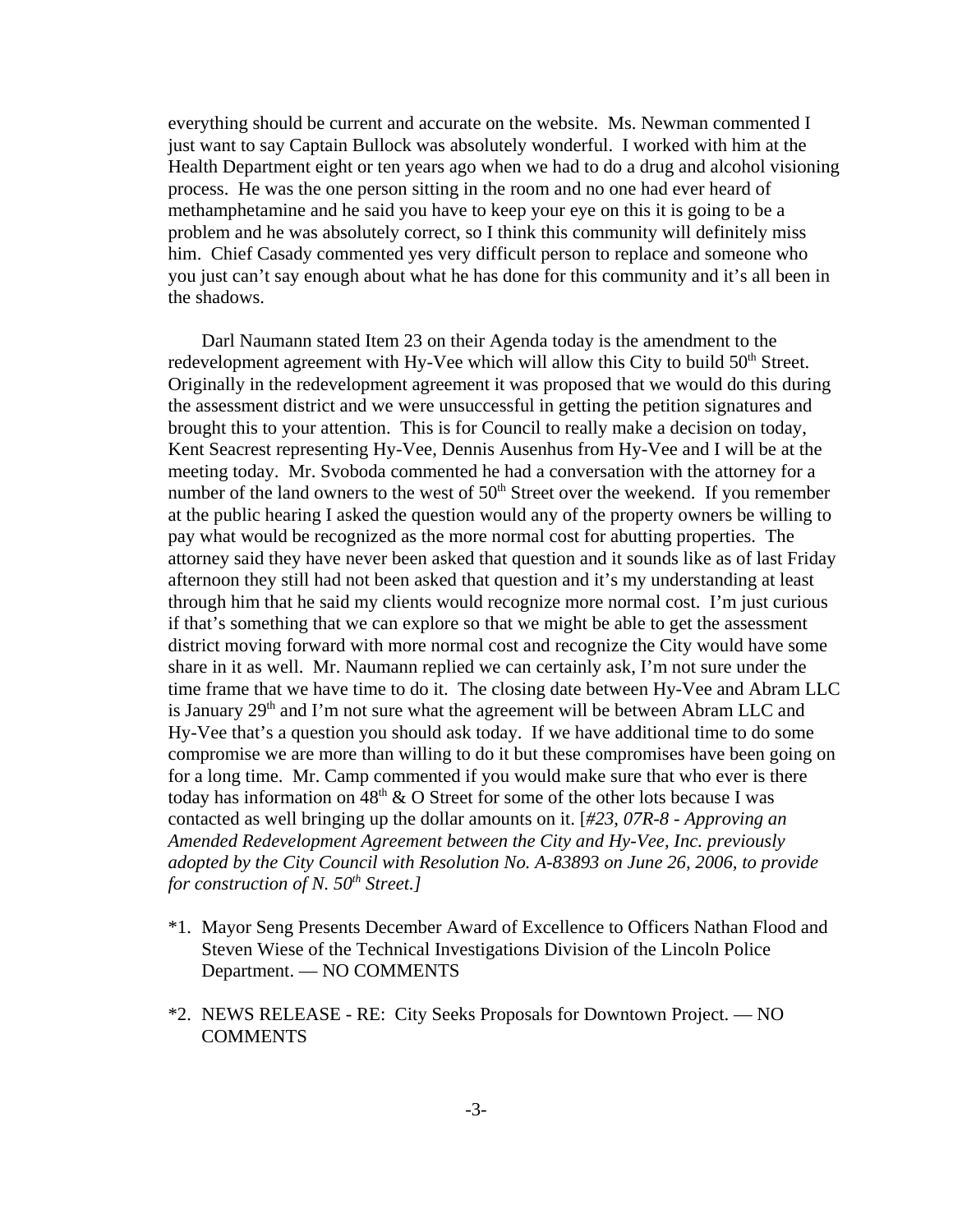- \*3. NEWS RELEASE RE: Holiday Tree Recycling Ends Sunday. NO **COMMENTS**
- \*4. NEWS RELEASE RE: Nominations Now Accepted for Arts Awards. NO **COMMENTS**
- \*5. Washington Report, January 5, 2007. NO COMMENTS
- 6. NEWS ADVISORY RE: Mayor Seng and Police Chief Casady News Conference on 1/12/07 (Delivered to Council on 01/11/07). — NO COMMENTS
- 7. NEWS RELEASE RE: City Receives Grants for Street Trees (Delivered to Council on 01/11/07). — NO COMMENTS
- 8. NEWS RELEASE RE: Crime in Lincoln Drops for Fifth Consecutive Year. NO **COMMENTS**
- 9. NEWS RELEASE RE: Mayor's Committee for International Friendship to Host General Secretary of UK's Labour Party. — NO COMMENTS
- 10. NEWS ADVISORY RE: Mayor Seng's Public Schedule Week of January 13 through 19, 2007 (Forwarded to Council on 01/12/07). — NO COMMENTS
- 11. Citizens Information Center Reports on Snow Conditions: NO COMMENTS
	- a) January 13, 2007, 9:30 a.m.;
	- b) January 14, 2007, 2:00 p.m.; and
	- c) January 14, 2007, 8:00 p.m.
- 12. NEWS ADVISORY RE: Mayor Seng will kick off the Earned Income Tax Credit campaign at a news conference on 01/18/07 at the Bennett Martin Library. — NO COMMENTS
- 13. Results of drinking water samples tested for Total Coliform and E. coli bacteria by the Colilert®method of analysis. — NO COMMENTS
- 14. AARP Tax-Aide Program, 2007 Schedule Free preparation of tax returns for those age 60 and older. — NO COMMENTS
- 15. University of Nebraska-Lincoln free tax preparation. NO COMMENTS
- 16. Lincoln Coalition Vita Program's schedule for free electronic filing of individual tax returns. — NO COMMENTS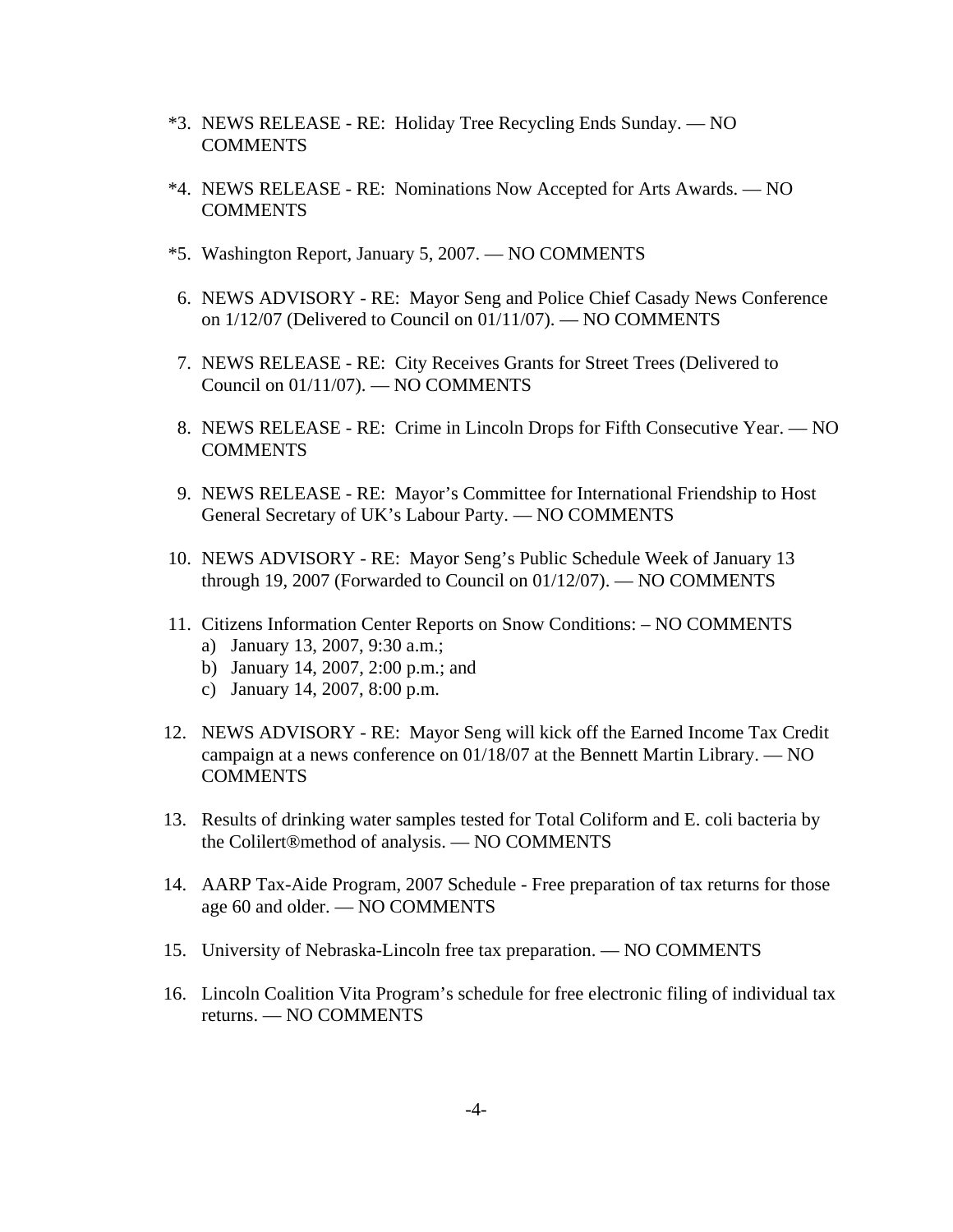- 17. NEWS RELEASE RE: Mayor Seng Promotes Free Tax Assistance. NO **COMMENTS**
- 18. NEWS RELEASE RE: Wood Chip Distribution Delayed One Week. NO **COMMENTS**
- 19. Washington Report, January 12, 2007. NO COMMENTS

### **II. DIRECTORS**

#### **COUNTY COMMISSIONERS**

 1. Letter from Bob Workman, Chair, Lancaster County Commissioners - RE: City Special Permit # 06062 - Soil Mining-Extraction - North 56<sup>th</sup> & Waverly Road. — NO COMMENTS

#### **FINANCE/BUDGET**

- \*1. Fiscal Year 2005-2006 Operating Budget Report. NO COMMENTS
- 2. Monthly City Cash Report. NO COMMENTS

### **PLANNING COMMISSION**

- \*1. Hearing on Wednesday, January 31, 2007 to Consider Amendments to Bylaws and to the City and County Zoning and Subdivision Regulations. — NO COMMENTS
- 2. Action by Planning Commission, January 17, 2007. NO COMMENTS

### **PLANNING COMMISSION FINAL ACTION .....**

- \*1. Waiver # 06010 Gushard and Omel Addition Final Plat South  $56<sup>th</sup>$  & Rokeby Road - Resolution No. PC-01034. — NO COMMENTS
- \*2. Special Permit #06070 Apple Hill Community Unit Plan South  $48<sup>th</sup>$  Street  $\&$ Apple Hill Lane - Resolution No. PC-01033. — NO COMMENTS
- \*3. Special Permit #1989A Lighting Plan-Sid Dillon Auto South 27<sup>th</sup> Street  $\&$ Kendra Lane - Resolution No. PC-01035. — NO COMMENTS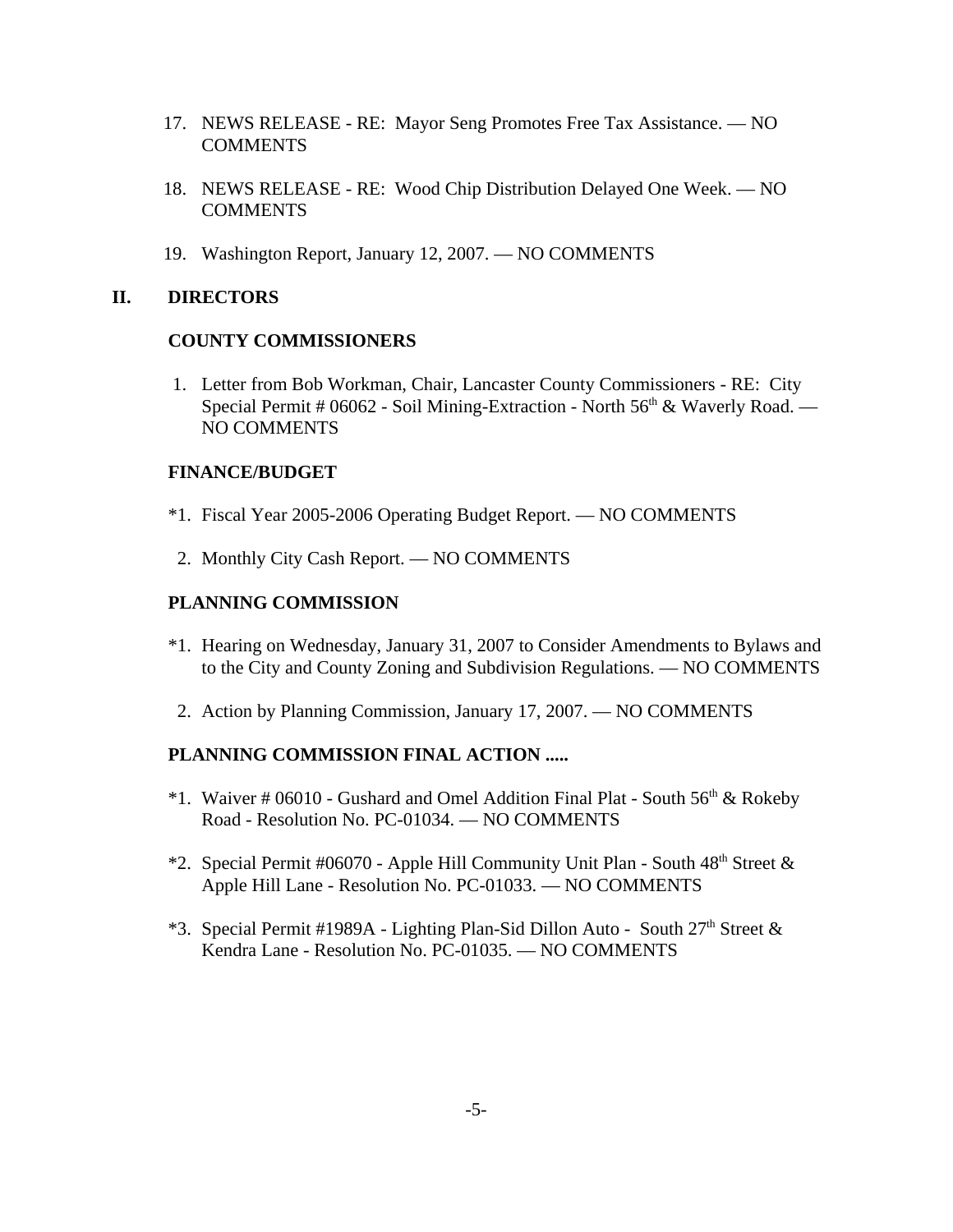#### **III. CITY CLERK -**

City Clerk Joan Ross stated on their Agenda today, Items 1 & 2 will be called together. *[#1, Application of DJ Salia Investment Properties, LLC dba DJ's for a Class IK liquor license at 901 Oak Street.; and #2, Manager application of Dan Lesoing for DJ Salia Investment Properties, LLC dba DJ's at 901 Oak Street.]* 

Items 3 through 8 will be called together. *[#3, Application of Kwik Shop, Inc. dba Kwik Shop #642 for a Class D liquor license at 3939 A Street.; #4, Manager application of Mary Elizabeth Hoage for Kwik Shop, Inc. dba Kwik Shop #642 at 3939 A Street.; #5, Application of Kwik Shop, Inc. dba Kwik Shop #641 for a Class D liquor license at 2811 N. 48th Street.; #6, Manager application of Mary Elizabeth Hoage for Kwik Shop, Inc. dba Kwik Shop #641 at 2811 N. 48th Street.; #7, Application of Kwik Shop, Inc. dba Kwik Shop #681 for a Class D liquor license at 4400 O Street.; #8, Manager application of Mary Elizabeth Hoage for Kwik Shop, Inc. dba Kwik Shop #681 at 4400 O Street.]* 

Items 9 & 10 will be called together. *[#9, Application of Nebraska Dining LLC dba Noodles & Company #7102 for a Class I liquor license at 2801 Pine Lake Road.; and #10, Manager application of Edward Lynch for Nebraska Dining Holding LLC dba Noodles & Company #7102 at 2801 Pine Lake Road.]*

Items 13 & 14 will be called together. *[#13, 07-3, Vacation #06008-Vacating Rudolph Street from the east right-of-way of N. 15th Street to the west right-of-way of N. 16th Street.; and #14, 07R-19, Approving a Conservation Easement Agreement between the Joint Antelope Valley Authority and the City of Lincoln over approximately .14 acres in Rudolph Street from N. 15th Street to N. 16th Street, to preserve the flood storage capacity on the property.]* 

For Items 17, 18, & 19 under 'Public Hearing-Resolutions' would Council prefer these items be called separate or together. Council agreed to have these items called together. *[#17, 07R-2, Approving the transfer of Railroad Transportation Safety District funding in its 2006-07 budget year, for the S.W. 40<sup>th</sup> Street/BNSF Overpass.; #18, 07R-3, Approving the transfer of Railroad Transportation Safety District funding in its 2006-07* budget year, for the Harris Overpass on O Street, 3<sup>rd</sup> through 9<sup>th</sup> Streets.; and #19, 07R-*4, Approving the transfer of Railraod Transportation Safety District funding in its 2006- 07 budget year, for the Antelope Valley Project - Phase 1, the "Amended Draft Single Package."]* 

 For Item 21 you have a Motion-To-Amend #1. *[#21, 07R-6, Approving a Lease Agreement between the City-County Health Department and Cornhusker Center, Enterprise Co., Inc. for the lease of space at 2662 Cornhusker Highway for a one-year term for the Health Department's Access Medicaid Program.]*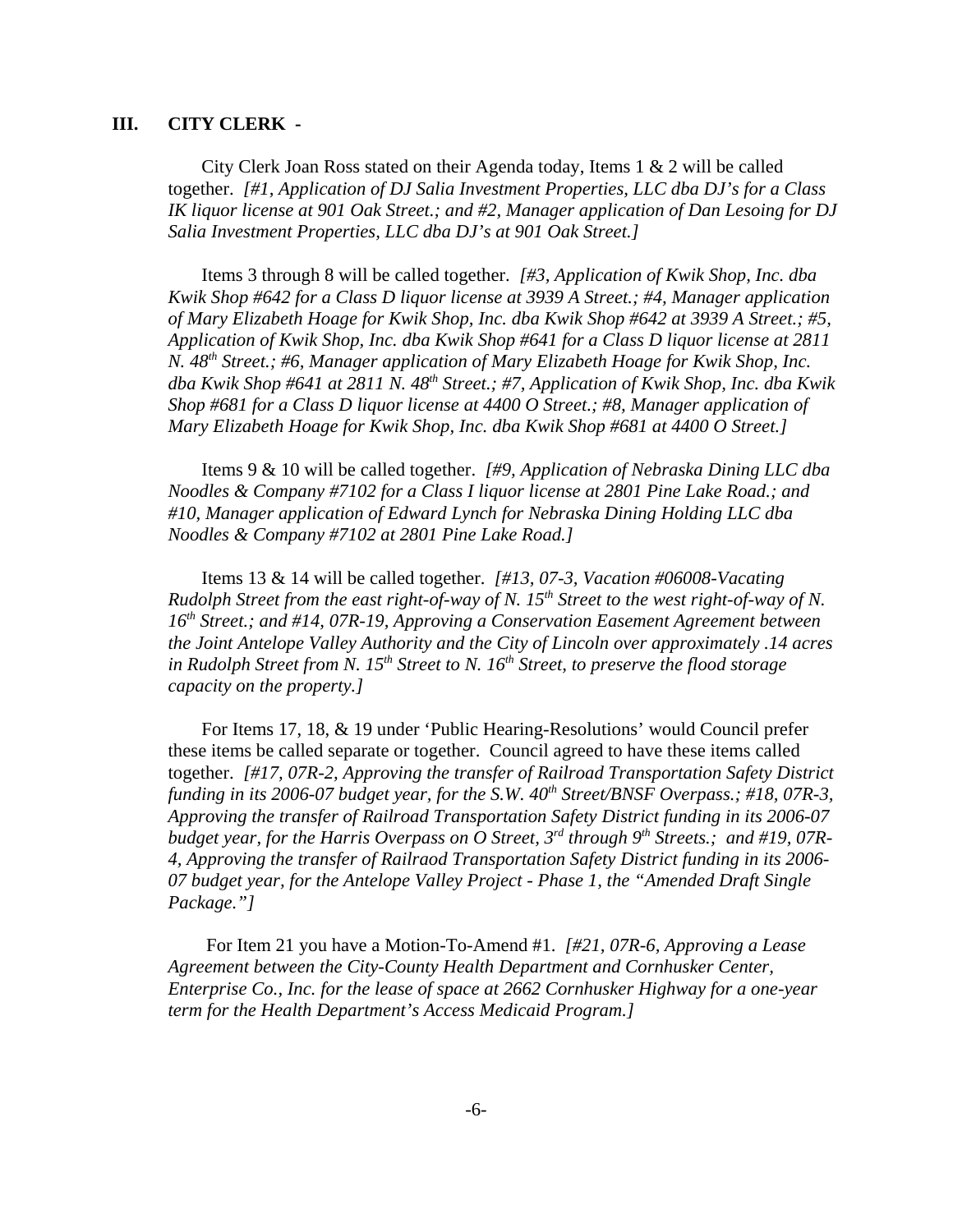We have already talked about Item 22. *[#22, 07R-7, Special Permit #06065- Application of Alltel Communications of Nebraska to construct a 118 foot tall monopole wireless facility capable of accommodating up to three carriers in the I-1 Industrial District, on property generally located northwest of the intersection of S. 3<sup>rd</sup> Street and Garfield Street.]*

For Item 27 you have a Motion-To-Amend #1 substitute Resolution and then they also requested this item be placed on pending with no date certain. *[#27, 07R-18, Waiver 06009-Application of Geico Development to waive the Design Standards and Subdivision Ordinance requirements for stormwater associated with Use Permit #04008 on property generally located at S.W. 17th Street and West A Street.]* 

For Item 39, she handed out a hard copy of the ordinance this just simply had a mistake in the dollar amount. It wasn't corrected from a previous document but was correct on the internet, it was caught after the packets were delivered. *[#39, 07-14, Street Name Change 03002 - Renaming 15th Street between A and H Streets as Goodhue Boulevard.]* 

For Items 54 through 58, Mark Wible has requested that we delay City Council proceedings two weeks. We're thinking that they want to have introduction on February  $5<sup>th</sup>$  with public hearing on February 12<sup>th</sup>. Ms. Newman asked do you need a motion? City Clerk Joan Ross responded yes it would be placed on pending, 1<sup>st</sup> Reading on February  $5<sup>th</sup>$ , public hearing on February  $12<sup>th</sup>$ , and action on February  $26<sup>th</sup>$ . City Clerk Joan Ross noted there's a draft agreement and maybe it's just not ready for introduction. *[See Formal Council Agenda of January 22, 2007 for descriptions of these five items.]* 

For Item 72, she handed out to you the Resolution and so we would like to move forward with introduction and public hearing on January 29<sup>th</sup>. *[#72, 07R-31, Declaring*] *the official intent of the City of Lincoln to reimburse certain expenses in connection with the acquisition, purchase and installation of light poles rom the proceeds of City of Lincoln, Nebraska Certificates of Participation.]* 

Ms. Newman commented Nicole Fleck-Tooze (Public Works & Utilities Department) for Item 27 which is the Geico Development waiver has your department received any new information about possible solutions. Ms. Tooze replied no I'm assuming that's why they requested the Motion-To-Amend. Ms. Tooze commented thank-you for asking about it, I was going to have somebody from my division at the meeting but I will not have them attend if this was going to be placed on pending. Ms. Newman commented I talked to a neighborhood person and they're basically not coming down because it has been on the agenda as putting on pending. Ms. Tooze stated okay, our assumption is that it's being placed on pending because they're preparing something else but as of right now we have not yet seen anything else.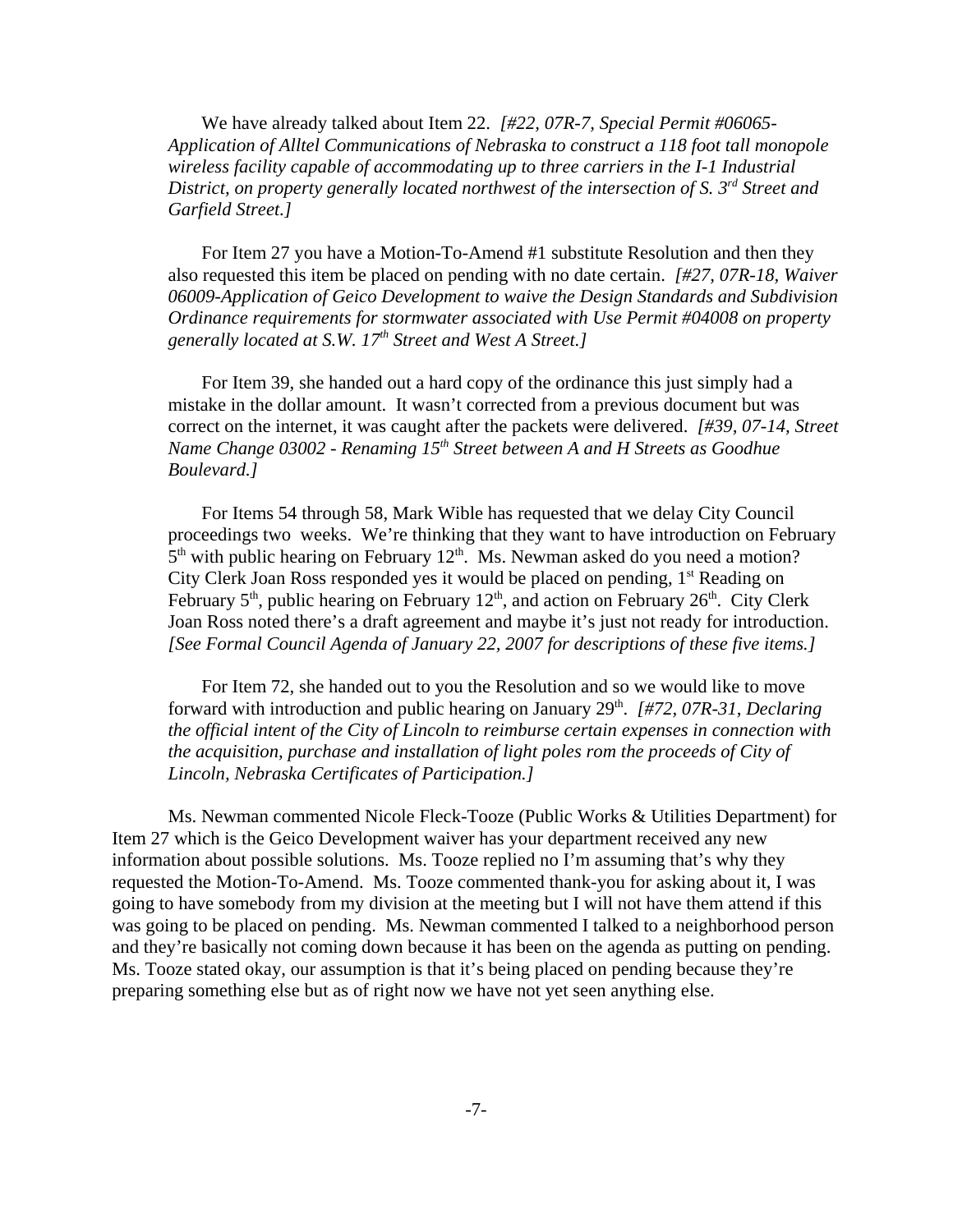### **IV. COUNCIL REQUESTS/CORRESPONDENCE** -

### **JON CAMP -**

*[Camp handed out a letter regarding the permanent Fire Chief.]* Mr. Camp stated he has a letter that he would like to read to Mayor Seng regarding the permanent Fire Chief selection and read it. *[See Attachment 'B']* 

- \*1. Email from Eric Mitchell listing concerns. NO COMMENTS
- 2. Email from Attorney Bob Creager RE: HyVee development agreement. NO **COMMENTS**

### **JONATHAN COOK - NO COMMENTS**

#### **ROBIN ESCHLIMAN -**

Ms. Eschliman thanked Karl Fredrickson for the great snow removal job the last two weeks and presented a gift to him. She knows it has been rough, we have been averaging a blizzard a week but yesterday the roads were good, there is light at the end of the snow removal tunnels.

1. Letter from Elaine Schramm - RE: New business suggestion. — NO COMMENTS

#### **DAN MARVIN -**

Mr. Marvin mentioned to Marvin Krout for Item 15 in conversations with Mark Hunzeker and Mike (inaudible) it's my impression that they will make a request to withdraw or perhaps put this item on pending. *[#15, 07-4, Change of Zone 06081 - Application of B&J Partnership for a change of zone from R-6 and R-7 Residential District to B-4 Lincoln Center Business District on property generally located at the northeast corner of South 18th Street and L Street.]* 

#### **ANNETTE McROY -**

Ms. McRoy stated she would like to speak with Don Taute (Personnel Director) after the Directors' Meeting today.

<sup>\*</sup>1. Request to Public Works & Utilities Department-Traffic Division - RE: Parking in the Centrum (RFI#176 - 01/05/07) **- SEE RESPONSE FROM KENNETH D. SMITH, PUBLIC WORKS & UTILITIES. RECEIVED ON MCROY RFI#176 - 01/12/07. —** NO COMMENTS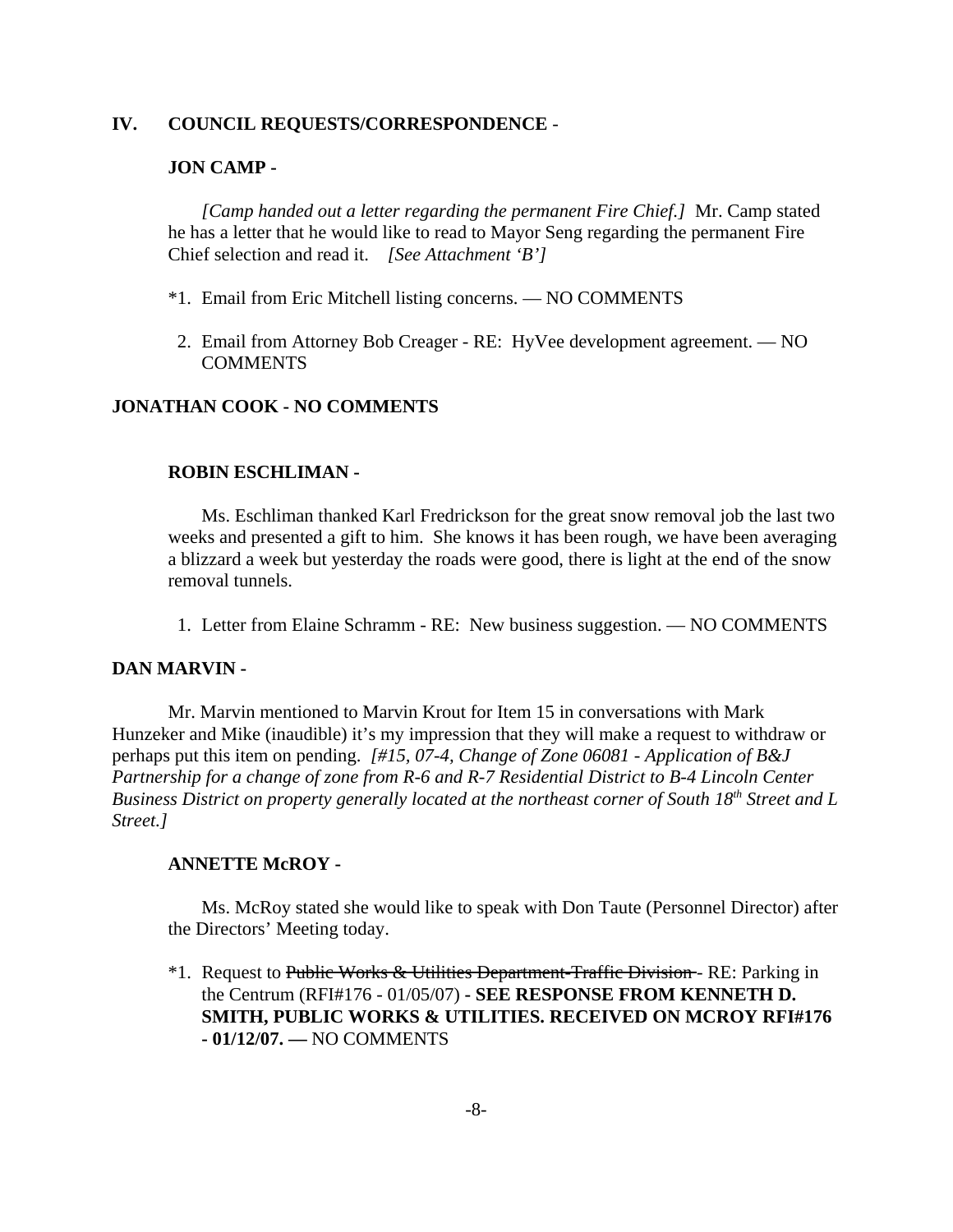#### **ANNETTE McROY/PATTE NEWMAN**

- <sup>\*</sup>1. Request to Scott Holmes & Bruce Dart, Health Department */Dale Stertz & Mike* Merwick, Building & Safety Department/Tonya Skinner & Dana Roper, City Law Department - RE: Bar owners, outdoor smoking areas (McRoyRFI#175 & NewmanRFI#41 - 12/18/06). — **1.) SEE RESPONSE FROM SCOTT HOLMES, HEALTH DEPARTMENT RECEIVED ON McRoyRFI#175 & NewmanRFI#41 - 01/11/07. —** NO COMMENTS
- \*2. Request to Darl Naumann, Mayor's Office/Karl Fredrickson, Public Works & Utilities Director/Nicole Fleck-Tooze, Public Works-Watershed Management - RE:  $50<sup>th</sup> Street corridor costs (NewmanRFI#42 & McRoyRFI#177 - 01/10/07).$  — NO COMMENTS

### **KEN SVOBODA - NO COMMENTS**

### **PATTE NEWMAN** - **NO COMMENTS**

- \*1. Response of John McQuinn to email from Jacob Hamilton regarding unlawful possession of firearms. — NO COMMENTS
- \*2. Memo from Police Chief Tom Casady RE: 2006 Crime Statistics. NO COMMENTS
- 3. Letter from Charles P. Brown RE: Alcohol in Parks. NO COMMENTS
- 4. Letter from Charles P. Brown RE: Alcohol in Parks. NO COMMENTS

### **V. MISCELLANEOUS** -

- \*1. Email from Robert Heese RE: Radon levels in Lincoln. NO COMMENTS
- \*2. Letter from Kirkham Michael Consulting Engineers, Rick Haden, Traffic Engineer Manager to Danny Walker with attached letter from Danny Walker to Kirkham Michael Consulting Engineers - RE: Lincoln BNSF Quiet Zone Study - The Wayside Horn Test on January 4, 2007. — NO COMMENTS
- \*3. Email RE: Removing holiday decorations within a certain time frame. NO COMMENTS
- \*4. Email from Sharon Smith RE:  $50<sup>th</sup>$  Street opening. NO COMMENTS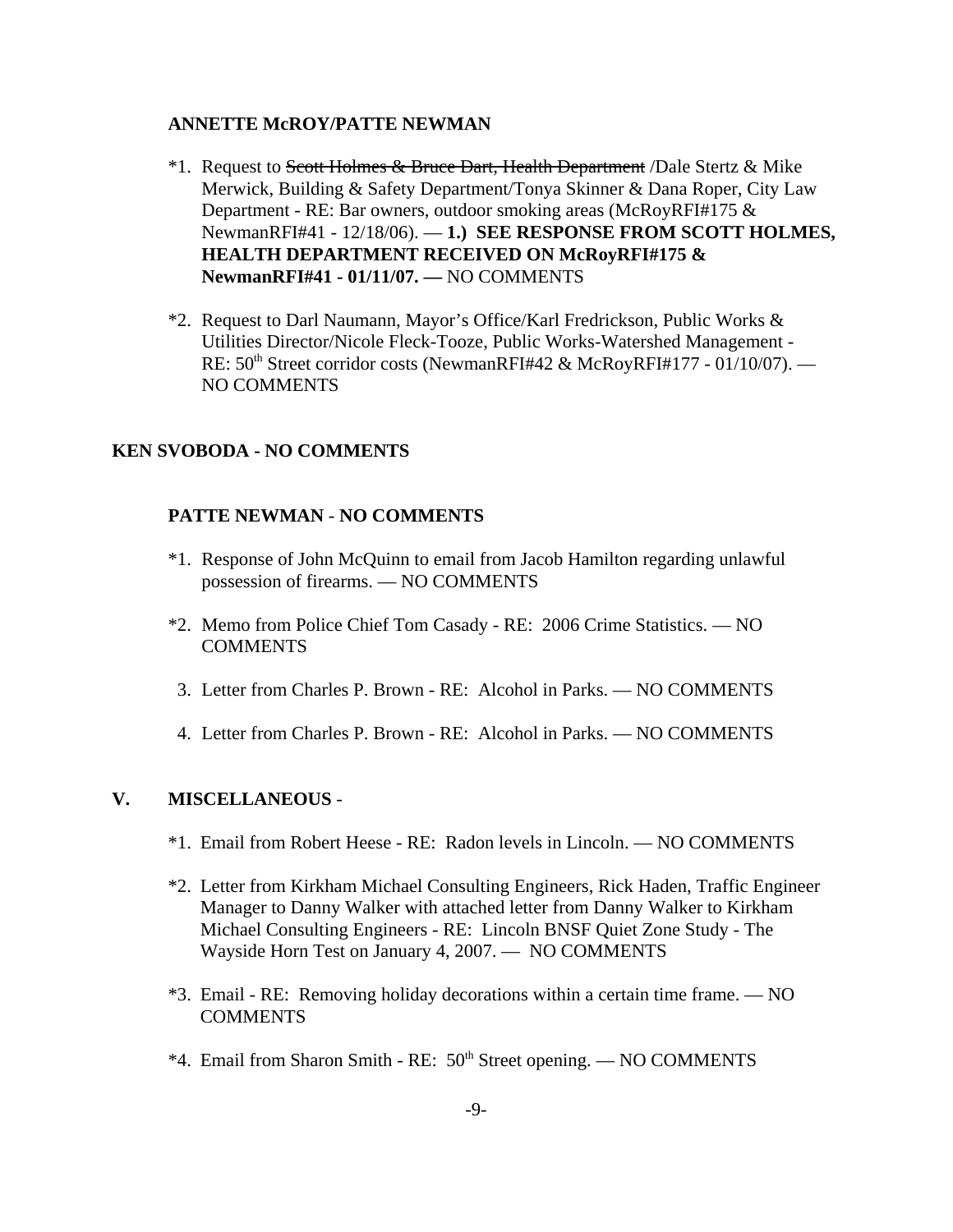- \*5. Email from David Oenbring RE: Opposition to City funds spent on HyVee Store at  $52<sup>nd</sup>$  and "O" Streets. — NO COMMENTS
- \*6. Written and Web comments faxed in from constituent. NO COMMENTS

### **MISCELLANEOUS RECEIVED WEEK OF JANUARY 22, 2007**

- 1. Email from Paul Haith RE: Lincoln Bid Proposal 06-347 Emergency Medical Billing. — NO COMMENTS
- 2. Email from Terry Bundy, Lincoln Electric Service RE: Ice Storm Update. NO **COMMENTS**
- 3. Email from Robert Heese, reply from Scott Holmes, Environmental Public Health**,** and Mr. Heese's reply to Scott Holmes. — NO COMMENTS
- 4. Letter from Steve Sieck RE: Suggestion to relocate the Starship Theater. NO **COMMENTS**

# **AD D E N D U M - (For January 22nd)**

### **I. MAYOR -**

- 1. NEWS ADVISORY RE: Mayor Seng's Public Schedule Week of January 20 through 26, 2007 - Schedule subject to change. — NO COMMENTS
- 2. City of Lincoln Snow/Traffic Conditions Report 01/20/07 at 11:30 p.m. NO **COMMENTS**
- 3. City of Lincoln Snow/Traffic Conditions Report 01/21/07 at 9:30 a.m. NO **COMMENTS**
- 4. City of Lincoln Snow/Traffic Conditions Report 01/21/07 at 6:30 p.m. NO **COMMENTS**

# **II. CITY CLERK - NONE**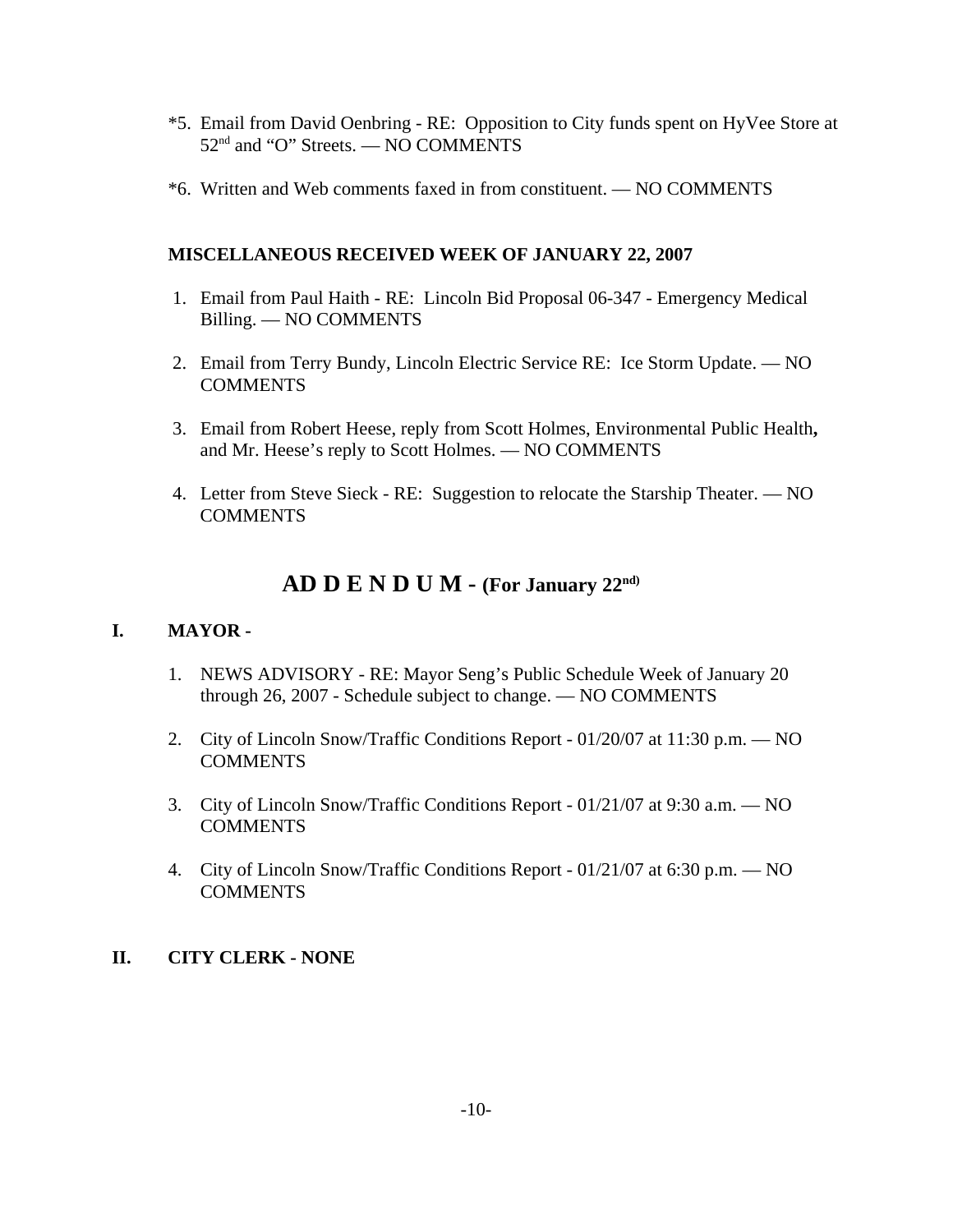# **III. CORRESPONDENCE**

# **A. COUNCIL REQUESTS/CORRESPONDENCE - NONE**

### **B. DIRECTORS AND DEPARTMENT HEADS - NONE**

#### **C. MISCELLANEOUS - NONE**

[End of Addendum]

# **VI. MEETING ADJOURNED - Approximately at 11:30 a.m.**

### **\* HELD OVER FROM JANUARY 15, 2007.**

dm012207/tjg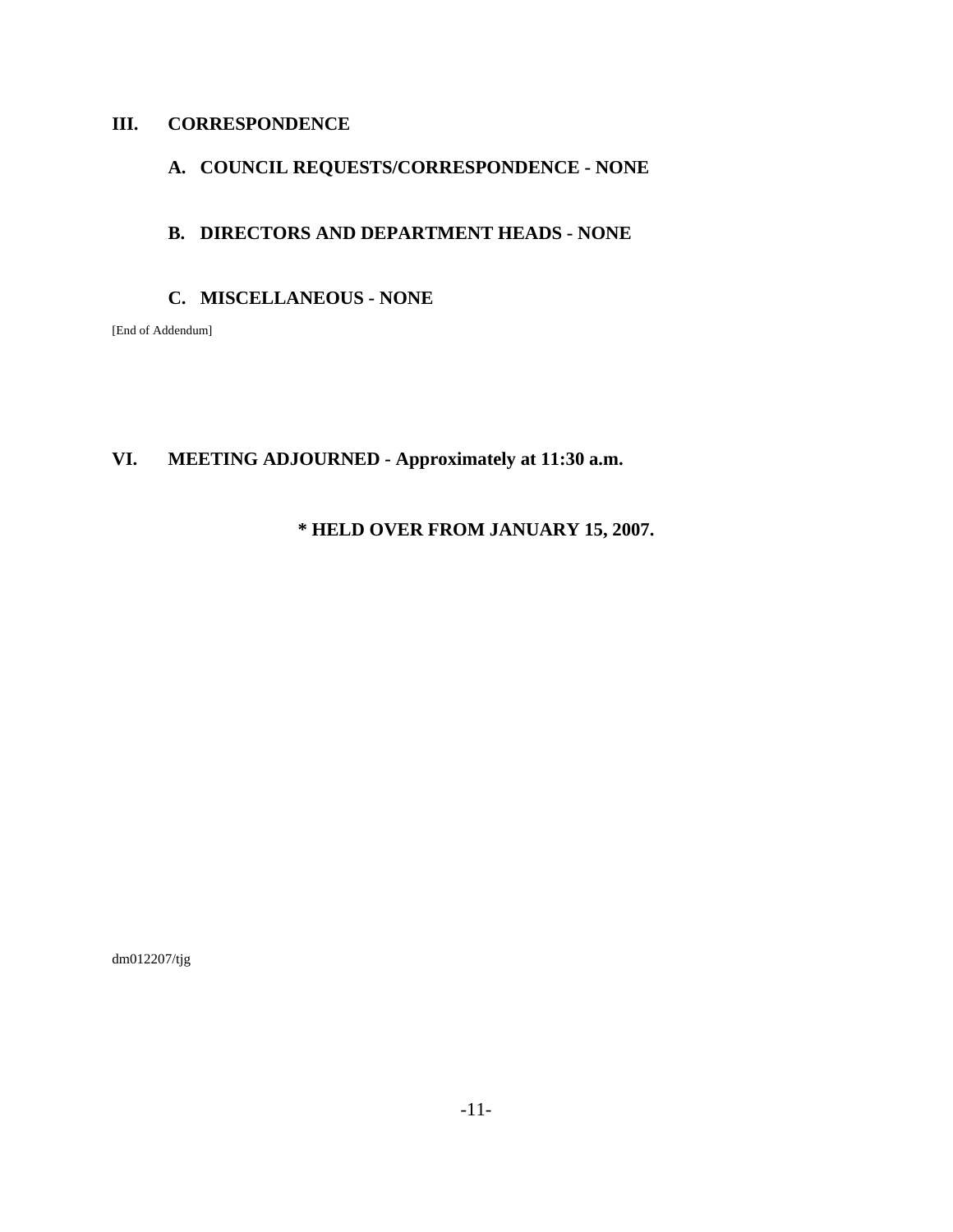

FILED

Aquila Networks P.O. Box 83008 Lincoln, NE 68501-3008

 $JAN$  1 9 2007

CITY CLERK'S OFFICE

LINCOLN, NEBRASKA

January 17, 2007

Joan Ross City Clerk County-City Building Lincoln, NE 68508

Dear Joan.

After investing \$42 million in delivery systems and technology improvements since the previous rate case in 2002, Aquila filed an application for a general rate increase with the Nebraska Public Service Commission (PSC) in November 2006. The \$16.3 million request is 7% of Aquila's total annual revenue. Aquila has worked to contain operating costs. However, like other businesses, we face increased costs through labor, materials, health care and fuel. These conditions prompted this rate request.

Interim rates will begin Feb. 15, in accordance with Nebraska Statutes. The PSC will take up to 240 days to conduct a thorough analysis and review prior to setting a final increase. The Public Advocate will also conduct thorough audits and scrutinize the request. If the final rates are lower than interim rates, customers will be refunded or credited with interest.

The increase is \$7 per month for the average residential and commercial bill. Following a national trend, most of the increase is in the monthly customer charge because network costs are fairly constant throughout the year. The proposed interim and final rates are uniform across all of Aquila's Nebraska customers in rate areas I. II and III.

In March, Aquila will conduct a series of town hall meetings across the state with public officials and customers to review our operations as well as the requested rate increase. As arrangements are finalized, more information will be provided.

Bonuses awarded to Aquila executives has surfaced as an issue for some parties. Aquila has never asked for recovery of these bonuses in our rate requests. The costs in the rate case filing are based solely on our costs of providing service to our Nebraska customers.

We are proud to serve Nebraska with perhaps the most efficient and environmentally-friendly energy form - natural gas. Natural gas provides comfort and its value compares very favorably with all other forms of energy. Aquila's proposed rates remain comparable with other natural gas providers in Nebraska and surrounding states,

Please feel free to contact Aquila's Nebraska Community Relations Manager Jan Davis at 402-935-4868 if you have additional questions. Additional information about the filing is also available at www.aquila.com.

Sincerely.

Steve Pella Vice President, Nebraska Operations